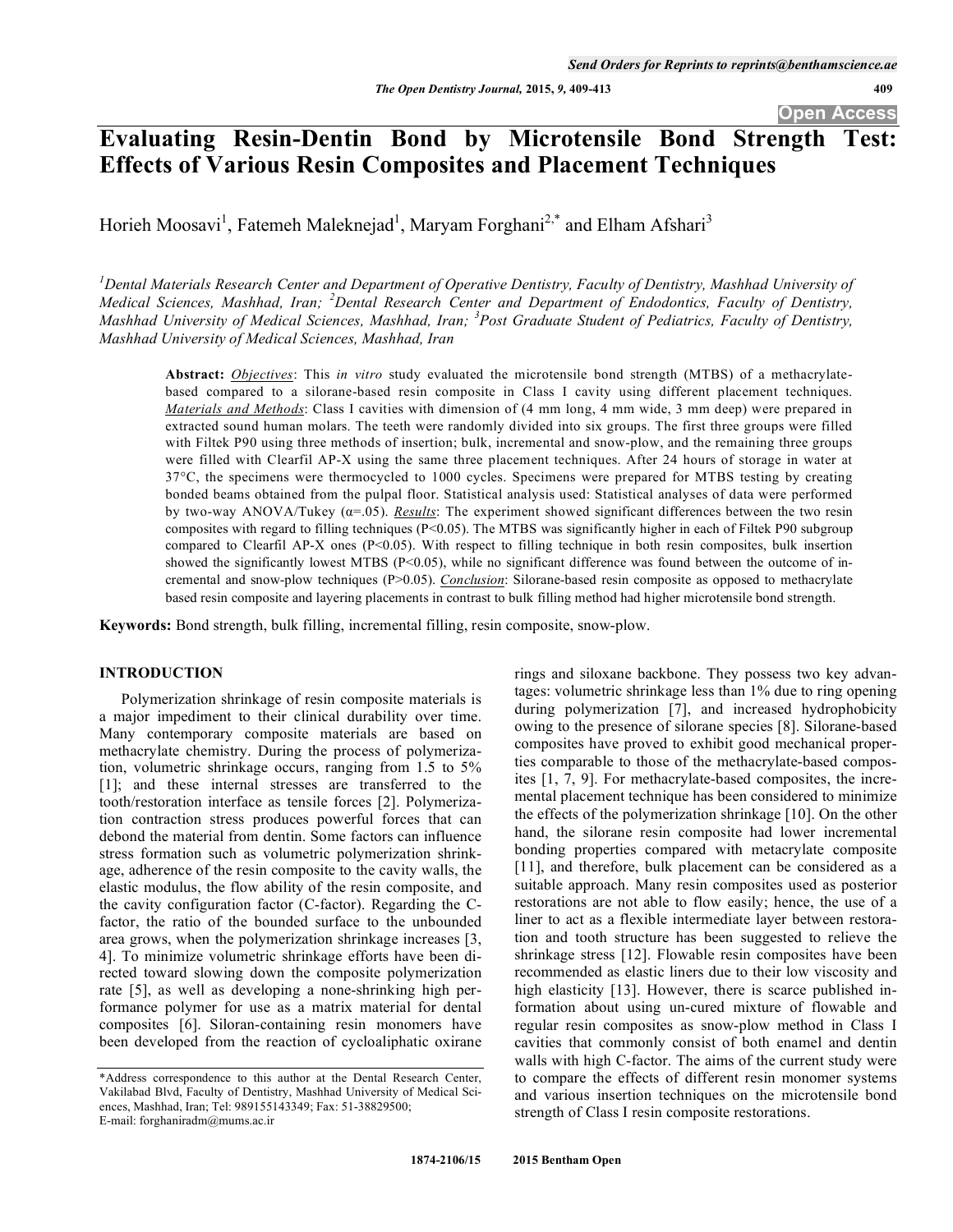### **MATERIALS AND METHODS**

Thirty-six extracted erupted non-carious, non-restored, human third molars were gathered following informed consent approved by the Commission for Medical Ethics of the University of Medical Sciences (N#900672). Teeth were selected, disinfected and stored in normal saline solution until use. Pumice stone was used to clean the molars of soft tissue. The occlusal enamel was trimmed at the level of the main grooves using a slow-speed disc (KG Sorensen, Barueri, SP-Brazil) under copious running water, exposing an occlusal flat enamel surface. Uniform box-shaped Class I cavities were prepared, measuring approximately 4 mm (mesial-distal)  $\times$  4 mm (buccal-lingual)  $\times$  3 mm deep at the occlusal crown center, using diamond burs (Brasseler, Savannah, GA, USA) in a high-speed handpiece with copious airwater spray. The burs were replaced after every five preparations. The cavosurface margins were prepared at 90 degree. All external prepared Class I cavities consisted of enamel and dentinal walls, and the pulpal floor lay on dentin. The uniformity of cavity preparation was a critical factor for the study, because having cavities with similar dimensions is essential to inserting and photo activating a standardized volume of composite in each sample. These dimensions yielded a box-shaped cavity with a C-factor of 4 (bound surface/unbound surface area =  $64 \text{ mm}^2/16 \text{mm}^2$  = 4). The prepared teeth were then randomly divided into two main groups according to the two types of resin restorative materials; silorane-based resin composite (Filtek P90, 3M ESPE) or methacrylate-based resin composite (Clearfil AP-X, Kuraray, Japan). Either Filtek Silorane System Adhesive with Filtek P90 resin composite or Clearfil SE Bond with Clearfil AP-X resin composite (shade A2) was applied to the cavity

according to the manufacturer's instructions (Table **1**) and was then light polymerized using a quartz-tungsten halogen Optilux 501 unit (Demetron- Kerr, Orange, CA, USA) set at 600 mW/cm<sup>2</sup> . The light intensity was checked with the digital radiometer. Each of the two main groups (n=18) was subdivided into three subgroups (n=6) based on three different resin composite placement techniques as below:

- **Bulk**: resin composite was placed in one bulk and cured for 40 seconds.
- **Incremental**: resin composite build-ups were constructed in two 1.5 mm-thick horizontal layers, which were individually light polymerized for 20 seconds.
- **Snow-plow**: Firstly, it was inserted 0.5 mm-thickness of un-cured Filtek Z350 flowable composite. Then 1 mmthick of resin composite was condensed into the un-cured flowable resin composite and the excess of flowable resin composite was removed with an explorer, which was followed by light curing for 20 seconds. The rest of the cavity was filled by regular resin composite. The samples of each group were cured additionally for 40 seconds from occlusal direction.

#### **MICROTENSILE BOND STRENGTH (MTBS) TESTING**

All the restored specimens were stored for 24 hours at 37°C in distilled water and subjected to a thermocycling process (custom procedure made by Nemo Institute for Dental Materials, Mashhad, Iran) for 1000 cycles between 50°C and 55°C with a dwell time of 30 seconds and transfer time of 6 seconds. Under copious amount of water, a sectioning machine (CNC, Nemo, Mashhad, Iran) was used to serially sec-

**Table 1. Materials, chemical compositions and procedure used in the study.** 

| Procedure                                                                                                                                                     | <b>Chemical composition</b>                                                                                                                   | <b>Materials (Manufacturer)</b> |                                                  |
|---------------------------------------------------------------------------------------------------------------------------------------------------------------|-----------------------------------------------------------------------------------------------------------------------------------------------|---------------------------------|--------------------------------------------------|
| The primer applied to the entire cavity wall and mas-<br>saged over the entire area for 15 sec. A gentle stream<br>of air used. The primer cured for 10 sec.  | phosphorylated methacrylates, Vitrebond copolymer,<br>HEMA, Bis-GMA, water, ethanol, silane-treated silica<br>filler, initiators, stabilizers | Primer                          | Silorane System<br>Adhesive (SSA)<br>$(3M$ ESPE) |
| The bond applied to the entire cavity wall. A gentle<br>stream of air used. The bond cured for 10 sec.                                                        | hydrophobic dimethacrylate, phosphorylated<br>methacrylates, TEGDMA, silane-treated silica filler,<br>initiators, stabilizers                 | Adhesive                        |                                                  |
| The primer applied to the entire cavity wall and leaved<br>it in place for 20 sec. The volatile ingredients evapo-<br>rated with a mild air stream.           | Primer<br>HEMA, 10-MDP, hydrophilic dimethacrylate, water,<br>accelerators, dyes, camphorquinone                                              |                                 | Clearfil SE Bond<br>(Kuraray, Tokyo,<br>Japan)   |
| The bond applied to the entire cavity wall. A gentle<br>stream of air used. The bond cured for 10 sec.                                                        | Bis-GMA, HEMA, 10-MDP, hydrophilic dimethacry-<br>late, colloidal silica, initiators, accelerators, dyes,<br>camphorquinone                   | <b>B</b> ond                    |                                                  |
| Silane treated quartz, 3,4-epoxycyclohexylcyclopolymethylsiloxane, Bis-3,4-epoxycyclohexylethyl-<br>phenylmethylsilane, yttrium tri fluoride                  | Filtek P90 (3M<br>ESPE)                                                                                                                       | Resin Composite                 |                                                  |
| Bis-GMA, TEGDMA, silanated barium glass filler, silanated silica filler, silanated colloidal silica, dl-camphor<br>Quinone, catalysts, accelerators, pigments | Clearfil AP-X<br>(Kuraray, Tokyo,<br>Japan)                                                                                                   |                                 |                                                  |
| Silane treated ceramic, BIS-GMA,TEGDMA,BIS-EMA, silanetreted silica and zirconium oxide, functionalized<br>dimethacrylate polymer                             | Filtek Z350<br>flowable restora-<br>tive (3M ESPE)                                                                                            |                                 |                                                  |

Abbreviations: HEMA, 2-hydroxyethyl methacrylate; Bis-GMA, bisphenol A diglycidylmethacrylate; TEGDMA, triethylene glycol dimethacrylate; 10-MDP, 10- Methacryloyloxydecyl dihydrogen phosphate; BIS-EMA, ethoxylated bisphenol A glycol dimethacrylate.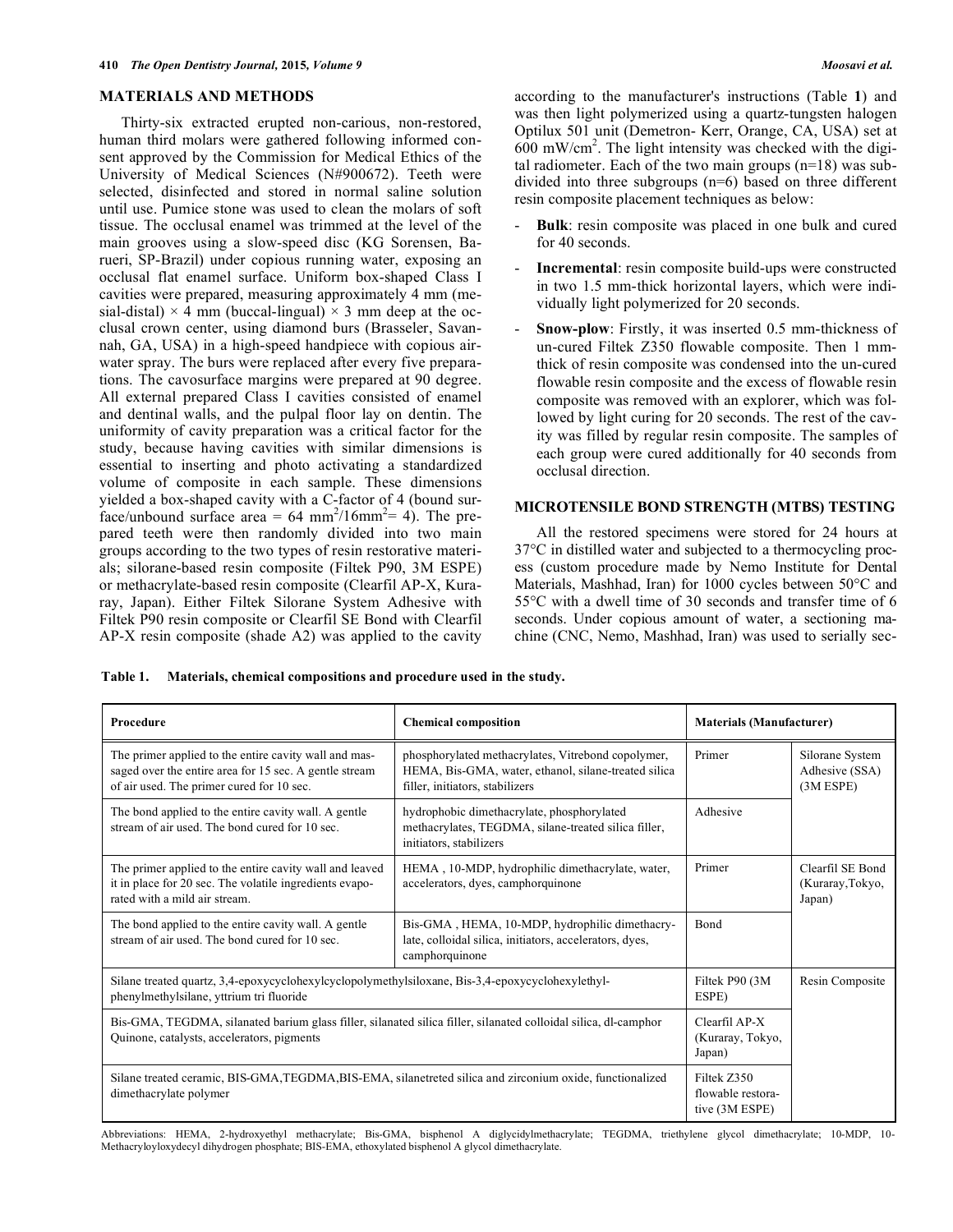tion the specimens perpendicular to the bonded pulpal floor surfaces in both x and y directions to obtain bar-shaped specimens with a 0.81 mm<sup>2</sup> cross section. Next, each beam was visually analyzed to select suitable bars with the flattest interfaces for the microtensile bond strength test. The crosssectional area of each specimen was measured with a digital calliper (Absolute Digimatic, Mitutoyo, Tokyo, TYO, JPN) and recorded for measuring the bond strength. The beams were then fixed to a holding device with cyanoacrylate glue (Model Repair II Blue, Dentsply-Sankin, Tokyo, Japan) and tested in tension in a universal testing machine (Santam, Tehran, Iran) at a cross-head speed of 1 mm/min equipped with a load cell of 100 N until failure (Fig. **1**). The MTBS values were calculated in megapascals (MPa) by the following equation: MPa=  $N/mm^2$ . The failure mode of each beam was evaluated with a stereomicroscope (Dino-Lite Pro, AnMo Electronics Corp, Taiwan) at a magnification of up to  $50<sup>\times</sup>$ . Failures were categorized as cohesive (occurring within dentin or composite), adhesive (occurring between the two materials), or Mixed (a combination of cohesive and adhesive). Statistical comparison of the microtensile bond strength values were evaluated by two-way ANOVA and Tukey's Multiple comparisons test at a significance level of  $\alpha = 0.05$ .

## **RESULTS**

The Mean and standard deviations of each group are displayed in Table **2**. The cross-sectional area of the MTBS specimens ranged from  $0.72$  to  $0.9$  mm<sup>2</sup>, with a mean value of  $0.81 \pm 0.1$  mm<sup>2</sup>. Two-way ANOVA detected a crossproduct interaction (P=0.024). The means and standard deviations (MPa) of this test are shown in Table **2**. The MTBS was significantly higher in each of the Filtek P90 subgroups compared to Clearfil AP-X ones  $(P<0.05)$ . With respect to filling technique in both resin composites, bulk filling significantly showed the lowest MTBS  $(P<0.05)$ , while no significant difference was found between incremental and snow-plow techniques  $(P>0.05)$ . There was no significant difference among the groups concerning mode of failure (P>0.05). Table **3** demonstrates that the highest number of cohesive failure in resin occurred in case of Filtek P90,

whereas the higher mixed failure was observed with Clearfil AP-X resin composite.

#### **DISCUSSION**

The main objective of the bond strength tests is to evaluate bonding efficacy of adhesive systems to the dental hard tissues. In the present study, the MTBS test was used as a method to evaluate the adhesion index of adhesive systems to dentin. With regard to the filling technique, Siloranebased composite presented significantly higher MTBS than methacrylate-based resin composite. Giacobbi and Vandewalle evaluated microtensile bond strength of Silorane System Adhesive (SSA) and Clearfil SE Bond adhesive systems and found no significant difference between the two adhesive agents. However, after 12 months of storage in water, Clearfil SE Bond lost 53% of its original bond strength, while SSA lost 41% [14]. Silorane System Adhesive is a two-step self-etch adhesive, comprising a separate primer (SSA self-etch primer) and adhesive resin (SSA Bond) that require separate light curing. SSA-Bond contains hydrophobic bifunctional monomers to match the hydrophobic silorane resin. It was revealed that SSA effectively bridged the hydrophilic tooth structure with the hydrophobic silorane composite [15]. Besides providing a compatible link to the silorane matrix, this hydrophobic SSA-Bond can be expected to have sealed off dentin surface by blocking osmotic watersorption from dentin, which can be beneficial with regard to bond stability [16-19]. These properties, amongst others like possibly a more favorable polymerization conversion of SSA, may altogether have contributed to the higher MTBS obtained for Filtek P90 [14, 20]. Filtek P90 has a lower filler content of 79% by weight compared to Clearfil AP-X (86% by weight). It was reported that bond strength increased with the rise in the filler content of composites [21]. However, one study recently investigated the effect of filler content on MTBS in Class I cavities. The authors showed that the filler content did not influence the MTBS of resin composites [22]. The result of the present study also confirmed this finding. With respect to filling technique, bulk filling resulted in the significantly lowest MTBS in both resin composites. The previous studies also reported advantages of incremental



**Fig. (1).** Specimens preparation for microtensile bond strength test: **A**) Molar tooth sample **B**) Class I cavity preparation for resin restoration; **C**) resin-dentin sticks with a rectangular cross-sectional area approximately .9 mm × .9 mm; **D**) microtensile bond strength test at a crosshead speed of 1 mm/minute.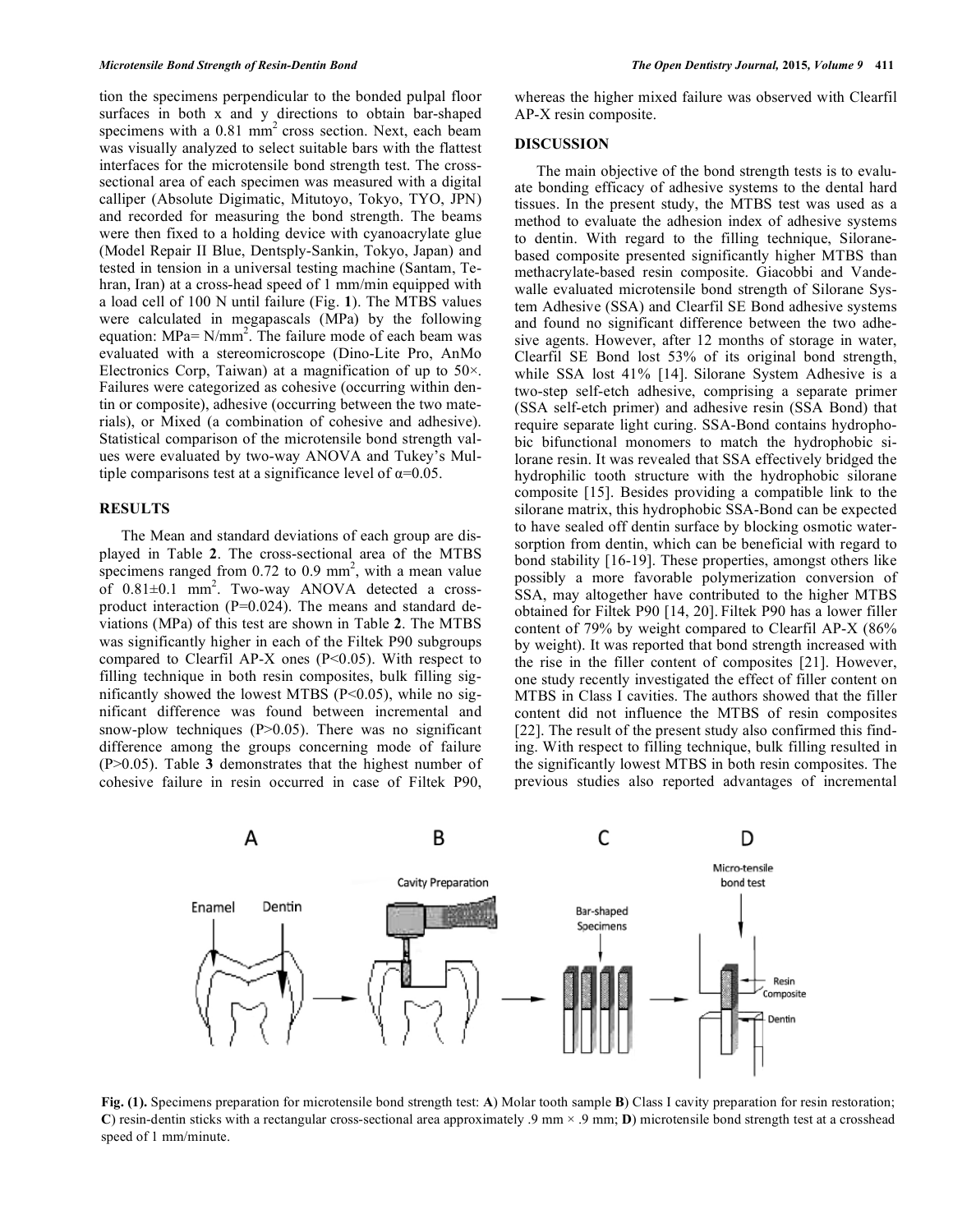| <b>Resin composite</b> | <b>Placement technique</b> | Mean (Mpa)             | <b>Std. Deviation</b> | N  | <b>P-value</b> |
|------------------------|----------------------------|------------------------|-----------------------|----|----------------|
| Filtek P90             | Bulk                       | $15.6800^{\text{ a}}$  | 5.54238               | 12 | < 0.000        |
|                        | Incremental                | 47.7000 $^{\rm b}$     | 6.23822               | 13 |                |
|                        | Snow-plow                  | 41.2367 <sup>b</sup>   | 8.32955               | 12 |                |
| Clearfil AP-X          | Bulk                       | $5.0992$ °             | 1.13913               | 11 | < 0.000        |
|                        | Incremental                | $20.2400$ <sup>d</sup> | 3.63996               | 12 |                |
|                        | Snow-plow                  | $27.3542$ <sup>d</sup> | 2.58572               | 12 |                |
| P-value                | P < 0.05                   |                        |                       |    |                |

**Table 2. Mean values and respective standard deviations of microtensile bond strength (MPa) in experimental groups.** 

Significant changes in column for each resin composite and equivalent filling methods are demonstrated by different letters for tests (Tukey's test p<0.05).

**Table 3. The fracture pattern mode % (N) of each experimental group.** 

| <b>Resin composite</b> | <b>Placement technique</b> | <b>Adhesive</b> | Cohesive in resin | Cohesive in dentin | <b>Mixed</b> |
|------------------------|----------------------------|-----------------|-------------------|--------------------|--------------|
| Filtek P90             | Bulk                       | 16.7(2)         | 58.3(7)           | 8.3(1)             | 16.7(2)      |
|                        | Incremental                | 23.1(3)         | 61.5(8)           | 7.7(1)             | 7.7(1)       |
|                        | Snow-plow                  | 16.7(2)         | 75.0(9)           | 0.0(0)             | 8.4(1)       |
| Clearfil AP-X          | Bulk                       | 18.2(2)         | 9.1(1)            | 0.0(0)             | 72.7(8)      |
|                        | Incremental                | 8.3(1)          | 25.0(3)           | 16.7(2)            | 50.0(6)      |
|                        | Snow-plow                  | 16.7(2)         | 33.3(4)           | 0.0(0)             | 50.0(6)      |

filling technique [23-28]. Incremental filling of the cavities can reduce the C-factor and thus the effect of polymerization stress, which is especially important for conventional composites. Other factors are more likely to improve the bond strength of silorane composite. Adaptation of a relatively stiffer resin composite might have been more appropriate. Furthermore, excess intense light curing at the cavity bottom and interface level might have occurred due to lower material thickness. It is mentioned in a previous study that a lower depth of cure and degree of conversion is achieved with silorane-based composites compared to metacrylatebased composites [29]. Guiraldo *et al.* also reported that even though there was no difference in light transmission between silorane- and metacrylate-based composites, silorane-based composites were not as well polymerized below the surface as metacrylate-based composites [30]. So, it seems that less polymerization and gradual build-up of the silorane-based resin composite modulus in comparison to the metacrylate– based resin composite, allow the material to absorb a considerable amount of shrinkage stress, thus minimizing the effect of contraction forces at the tooth-restoration interfaces as well as causing higher bond strength compared to metacrylate–based resin composite. Snow-plow technique is a purposed method for Class II cavities that extend to gingival floor, which enriches the dentin more than the enamel [31]. In present study, the use of flowable composite in snowplow method showed no significant effect on MTBS of resin composites compared to incremental filling. Previous studies showed varying results with regard to the use of lining materials [27, 32]. The low stiffness of flowable composites might compensate for the polymerization shrinkage of the resin composites [33]. In the present study, MTBS of Clearfil AP-X resin composite in snow-plow group was higher than that of the incremental group; however this increase was not significant. It seems that using snow-plow placement method may decrease voids in the first layer volume of resin composite restorations. With respect to failure mode, mixed failures were predominant for all tested groups of Clearfil AP-X resin composite, which is in agreement with previous studies [32, 34]. The most predominant fracture pattern for silorane composite was cohesive failure. This finding is not in correspondence with the failure pattern observed in previous study [24]. It was probably that lower depth of cure and degree of conversion and reduced polymerization below the surface for silorane-based composites compared to metacrylate-based composites may be the responsible for high incidence of cohesive fauiler in resin composite, regarding Filtek P90 in this study. Various material properties like polymerization shrinkage and non- material related factors such as cavity configuration and filling technique seem to play a role in modifying the bond strength. These influencing factors may be rather similar or rather varied in different studies and may account for divergent results reported in these different evaluations. Furthermore, this pilot *in-vitro* study requires further long term *invitro* and *in-vivo* implementation with higher sample size, using various adhesive systems, resin composites, and depth of dentin or cavity type, since factors like dentinal fluid and